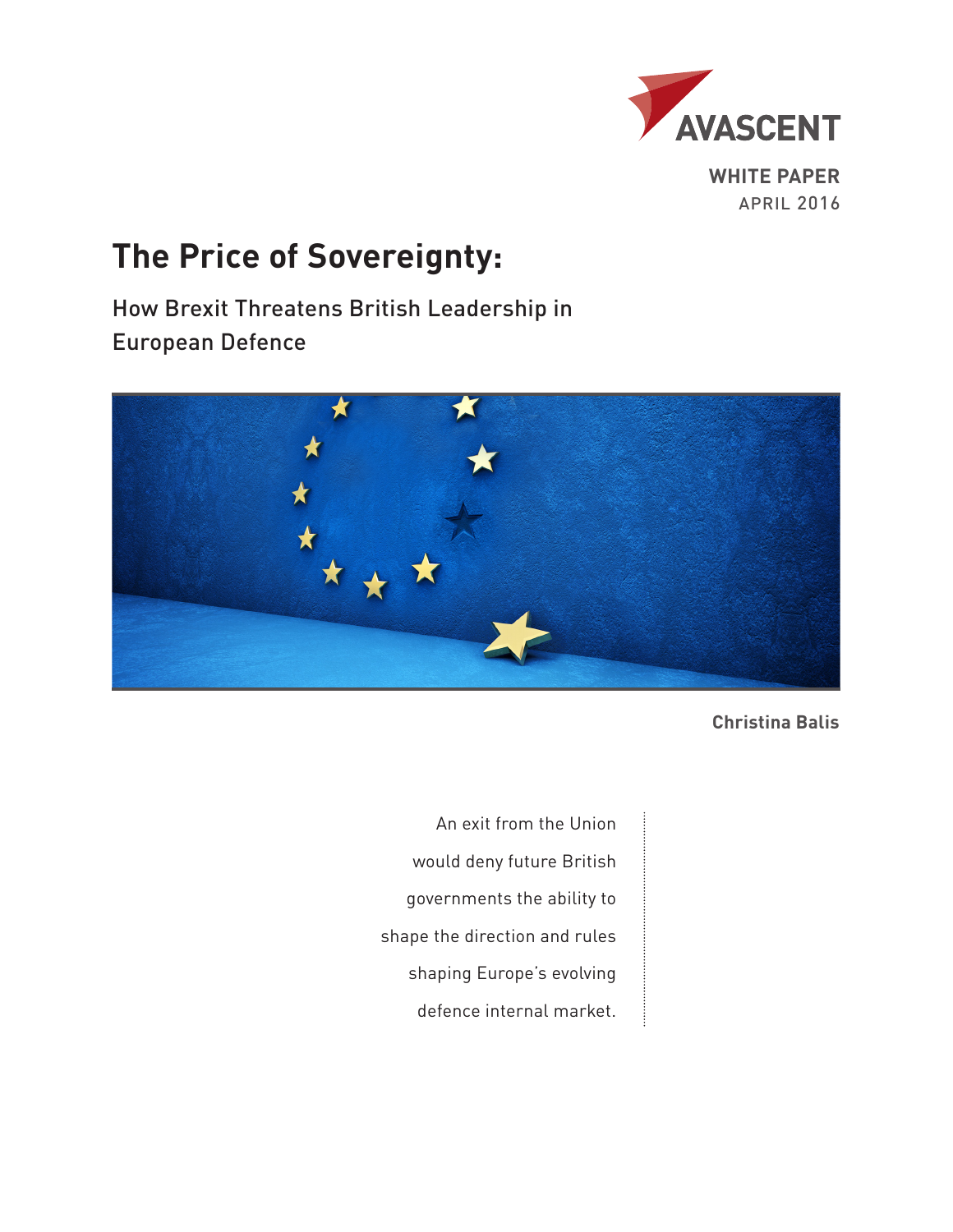

## **The Price of Sovereignty:**

How Brexit Threatens British Leadership in European Defence

Ahead of the June 23 referendum on Britain's possible exit from the European Union, making the case that Europe is good for British defence and British defence industry is, in the memorable words of the late German statesman Helmut Schmidt, like taking 'the position of a man who, in front of ladies and gentlemen from the Salvation Army, tries to convince them of the advantages of drinking.'<sup>1</sup>

Understandably, defence has not figured prominently in the Brexit debate or in the arguments of the Remain campaign. As the country with the largest defence budget in the EU, close political and industrial ties to the US, and the most consistent European commitment to maintaining military capabilities, Britain faces seemingly little risk from distancing itself from the continent, where the number of nations meeting their NATO military spending targets can be counted on one hand.

Industrially, the benefits for defence firms are similarly hard to see in contrast to, say, the aerospace industry, with its highly integrated supply chains across Europe, or the space sector, which depends heavily on access to EU R&D funds and flagship European space programmes such as Galileo and Copernicus. The defence industry in Europe can point to neither free trade gains nor a net positive experience with multinational efforts.

Such an interpretation overlooks, however, the long-term risks a Brexit scenario poses to Britain's leadership role in European defence, if not globally. An exit from the Union would deny future British governments the ability to shape the direction and rules shaping Europe's evolving defence internal market.

Those who downplay Brexit's risks to the British defence sector argue that quitting the EU will have little impact on Britain's participation in key multinational projects such as the Eurofighter Typhoon fighter jet and the A400M military transport aircraft, on UK-French cooperation in unmanned systems and missiles, or on the country's on-going involvement in the EU's €80 billion Horizon 2020 research and innovation fund. That may be true for now. But will British defence interests, once outside the core EU political and economic circle, be as effective in securing substantive participation in potentially game-changing nextgeneration programmes (consider the successor to the current Future Combat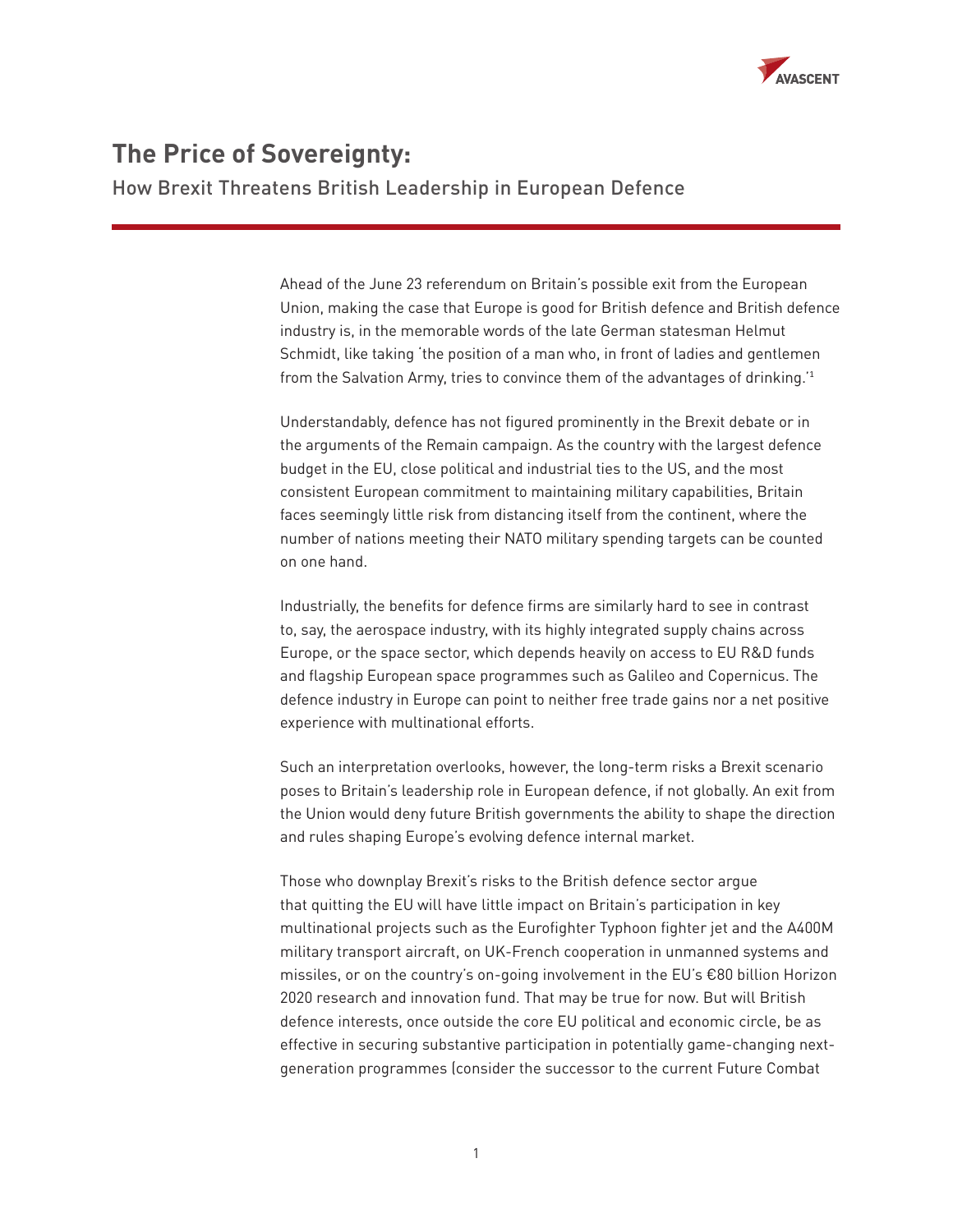

Air System demonstration project), influencing evolving EU defence procurement directives, or accessing a sizable share of EU funds post-2020, including a firsttime dedicated defence R&D budget worth potentially €3.5 billion?<sup>2</sup> Negotiating third-country participation in EU programmes is certainly an option. Norway and Switzerland get by this way, even though such status affords no say over key decisions while still requiring a contribution to the common EU budget.

 **It is easy to dismiss the potential for greater European defence integration... But this would not be the first time that British politicians misread the future.** 

Seen through the lens of recent history, it is easy to dismiss the potential for greater European defence integration. Naysayers can point to glacial institutional reforms producing more acronyms than successful EU-led projects, missed industrial consolidation opportunities such as the failed 2012 EADS-BAE Systems merger, and a relative resurgence in government-to-government cooperation at the expense of EU-led efforts. But this would not be the first time that British politicians misread the future.

Having missed the opportunity to be present at the creation of the Coal and Steel Community in 1950 and of the Common Market in 1956, the UK lost future influence over the direction of the European project. As Prime Minister Tony Blair put it in his 2001 speech on Britain's role in Europe, 'We said that it wouldn't happen. Then we said it wouldn't work. Then we said we didn't need it. But it did happen. And Britain was left behind.' However daunting the prospects may look today, it is hard to deny the slow, steady progress toward a European defence internal market propelled by the forces of competition, innovation, and increasing specialisation.

Beyond the threat of being left behind (again), Brexit would also hurt British innovation and competitiveness, forcing industry to reconsider where it places its long-term bets. As a recent internal letter by senior Airbus executives to UK staff stated, 'Our business model is entirely based on our ability to move products, people and ideas around Europe without restriction….we do not believe leaving will increase the competitiveness of our British-based operations.'3 Non-European aerospace and defence firms with established presence in the UK also stand to lose from reduced access to funds, markets and technology partners across the continent, not to mention the increased tax and administrative burdens that would affect all companies operating across either side of the British Channel.